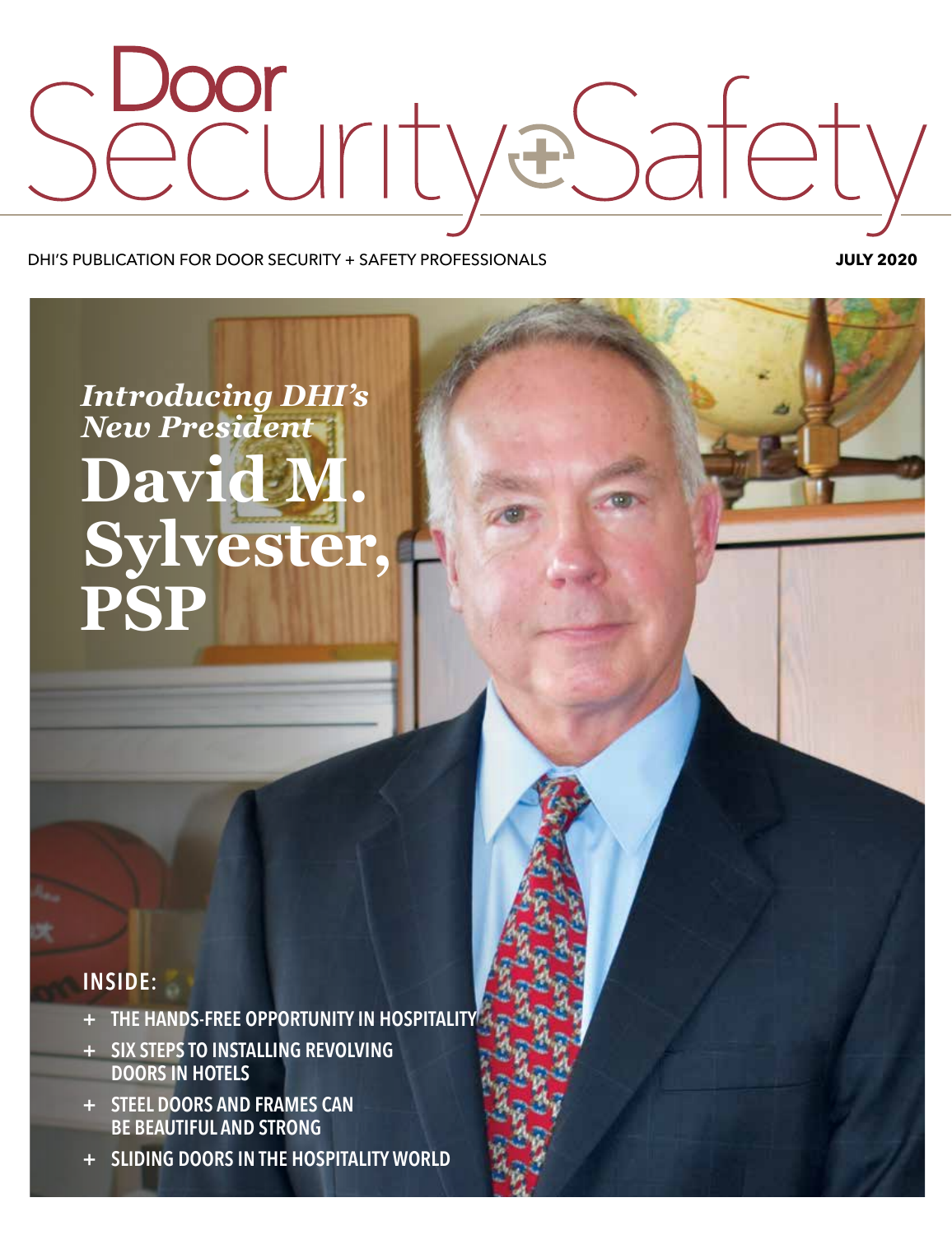# **Building a Path Forward: DHI and the Industry Navigate New Waters**

*Incoming DHI President David Sylvester brings a rich portfolio of business accomplishments to lead the association during one of its most challenging years amid the COVID-19 crisis.*

**BY DAVID M. SYLVESTER, PSP**

**After enjoying one of the longest periods of economic expansions in history, we are now entering a new business cycle. When I wrote this article, we were beginning to reopen the economy but dealing with uncertainty in every aspect of the business environment.** 

I don't think life will ever be quite the same for us in the future, but where there is change there is opportunity. And fortunately for all of us, the need for safe and secure environments may be even be more important in the future.

In this period of change, I am excited to assume the presidency of DHI and look forward to working with its members, the Board of Governors and staff to help the organization play a critical role in our industry.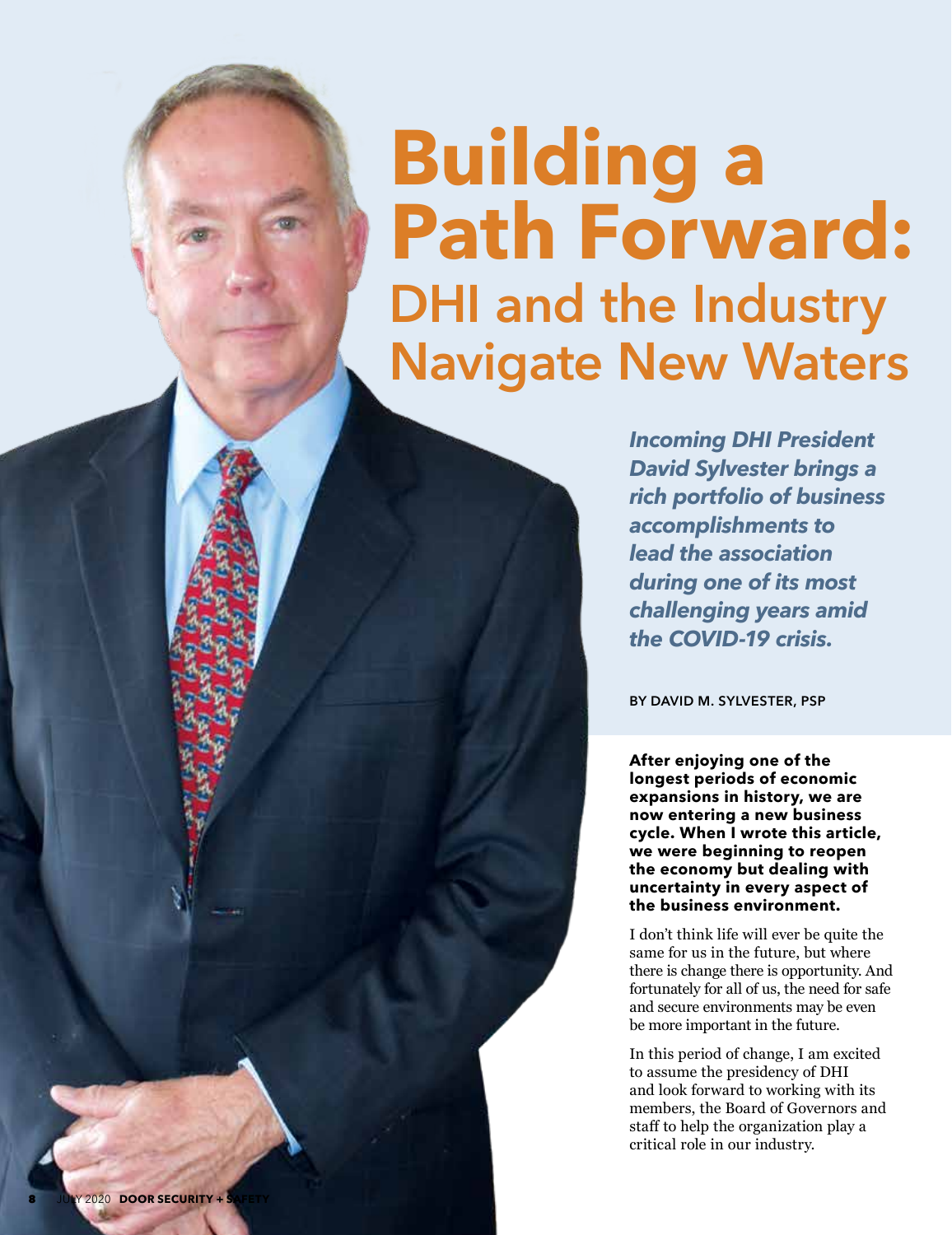DHI has undergone significant transformation during the past few years under the leadership of prior presidents Bob Maas, Mike Gibson, Mark Berger and the outgoing president, Bill Trimble. Like many industry organizations, DHI needed to change its cost structure in response to reduced income from trade shows, conferences, manufacturer consolidation and general changes in the way businesses train people. Fortunately, DHI leadership recognized this even before the impact of COVID-19 on the economy.

DHI's transformation included selling the conNextions annual convention to allow DHI to increase its focus on its core mission of education and certification, retooling training programs and delivery methodologies, revamping the membership structure, creating new more practical certification levels, and finally outsourcing DHI and Door Security & Safety Foundation operations to an association management company, SmithBucklin.

We will also face the challenge of DHI CEO Jerry Heppes retiring after 33 years of service. The DHI Board of Governors has called on Sharon Newport to step up as the interim DHI CEO. The Board will support the leadership, the organizational transition, and help navigate through the COVID-19's impact on the association. Those initial actions are being taken now, and we have an eye to the future realizing that we are a late-cycle industry and are more likely to be negatively impacted in 2021 than in 2020.

#### **INDUSTRY BACKGROUND**

I have worked in the door and hardware business for the past 23 years and consider our industry mission to be creating safe, secure, and sustainable environments by providing physical security solutions. I love the people in this business and take a lot of satisfaction in knowing that we really do play a major role in creating those safe and secure environments.

After graduating from Purdue University, my wife Michelle and I worked at Cummins Engine Company in Columbus, Indiana. Michelle stopped working after the birth of our daughter Paige, but I continued in various manufacturing and general management roles.

#### **JUMPING INTO THE DOOR AND HARDWARE BUSINESS IN EUROPE**

After living our entire lives in Indiana, I had an opportunity to lead a European division of Cummins, based in France, so we took 3-year-old Paige and 11-month-old Clay and moved to France, where we lived and worked for four years.

## **Jerry Heppes: A Leader and a Friend**

**While I am excited to take over this term as DHI President, I am going to miss Jerry's engagement in the organization. He has led DHI for 33 years, which is an incredible achievement for any leadership role and demonstrates his personal commitment to DHI. Jerry provided leadership and many contributions to the industry, including managing the rotation of Presidents and working with the Board of Governors, committees, staff, and industry associations, and much more. I thank Jerry for his commitment and service and wish he, Mara and his family many happy years in whatever challenge he takes on from here. I will miss his him as a leader and a friend.** 

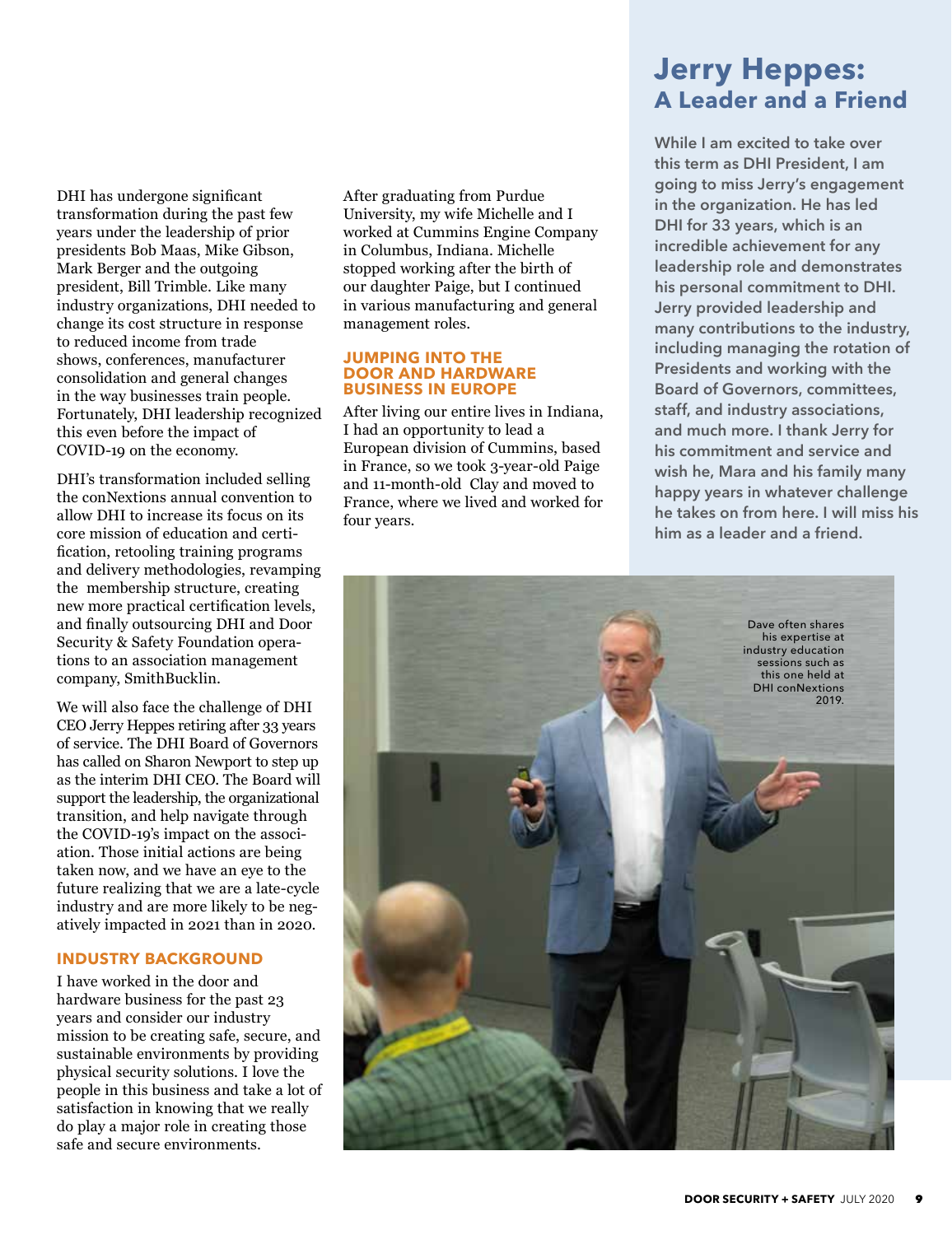Near the end of that assignment, I started an International MBA program with Purdue and a French business school, ESC Rouen. A fellow student there was Brent Elliot. Brent was the controller for Ingersoll Rand's Architectural Hardware Group (AHG), which is now Allegion, and told me that they were going to buy a European-based business that was losing money and did not have anyone to lead the business. That led to an interview with AHG President Brian Jellison. Ingersoll Rand then in 1997 bought Newman Tonks, which owned a portfolio of 30 companies in Europe and a strong group of companies in the United States that included Falcon, Monarch and Dor-O-Matic.

The European portfolio included standalone companies that made locks, door closers, trim, exits, automatic doors, steel doors, wood doors, antique castle locks, bathroom hardware, German nylon hardware, Danish style hardware, and service companies including a locksmith, security integrator, door service company and the country's largest contract hardware distributor. Brian described the opportunity as, "Go figure out what we bought and fix it." So, in 1997 we were off to a new challenge and new industry based in Birmingham, England.

In England this business is called architectural ironmongery. So long before joining DHI, I was a member of the Guild of Architectural Ironmongers. My U.S-based colleagues, Scott Duncan, Brian McNeil, Larry O'Toole said all we needed to do in Europe was to write no-sub specifications, and profitability would follow. Taking that action plan back to the United Kingdom,

I found that the manufacturers did not write specifications, no one wrote no-sub specifications, and discovered significant differences between the U.S. and U.K markets. In the United Kingdom:

- + Commercial building codes were not as stringent nor enforced.
- + Manufacturers did not write specifications nor promote quality and performance of their products.
- + Commercial codes and products were more similar to residential products in the United States.
- + Many of the larger distributors imported and private-labeled core products.
- + Distributors controlled which product brands were supplied on a project.

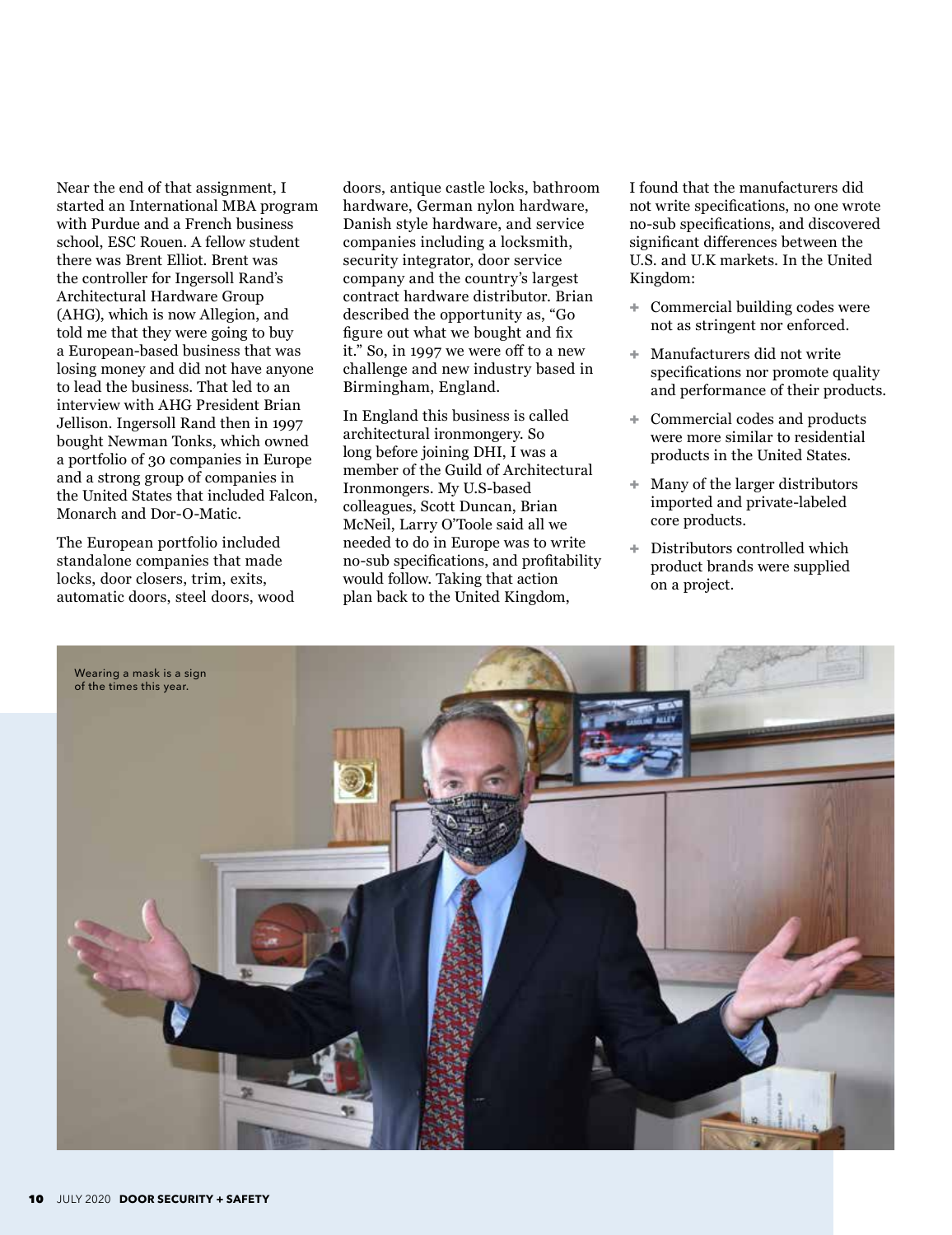To turn the business around we sold eight companies across five countries, consolidated the remaining businesses into 10 divisions, and consolidated the sales and customer service organizations of the larger businesses to create one face to the marketplace.

We did turn a profit in the second year of restructuring, but nothing compared to the performance of the U.S. businesses. Even today, the U.K. and European businesses for some major manufacturers do not come close to the performance of the North American businesses.

In 2000 we came back to Indianapolis, and I became the Vice President of Commercial Sales for IR AHG Americas. This business was rocking – growing top and bottom lines, hiring people, developing new products, but struggling with sales coordination. At that time the sales structure consisted of a direct employee Schlage sales team, 20 independent representative agencies writing specifications and selling LCN, Von Duprin and Best, and 20 independent representative agencies writing specifications and selling Falcon, Monarch & Dor-O-Matic. We spent a year trying to get the 20 LCN and Von Duprin agencies to stop writing Best and start writing Schlage and to get the independent agencies to play well together. Our customers were telling us they wanted efficiencies and one face representing all the products.

#### **RESTRUCTURING THE SALES MODEL**

In February 2001 we restructured the sales organization and created the SSC structure, which were teams of factory sales professionals with responsibility for all door and hardware brands.

We worked closely with DHI because we recognized the need to maintain high standards for all products across the industry and the importance of training, Architectural Hardware Consultant (AHC) credentials, and the need to create demand for the products with architects and end users.



Later I became the President of the Americas for a rebranded IR Security Technologies division and assumed the additional responsibility for the residential side of the business and selling to The Home Depot, Lowes and Menards, as well as responsibility for the four security integrators we had acquired.

During this time, many of the new products were electromechanical and we saw the future of access control. We recognized that our access control products were getting out in front of our sales teams' ability to sell the products and our channel's ability to sell and service the products. We created the Schlage Service Center initiative and stepped up training efforts. Many of the most progressive distributors in the market today got on board early with that program.

We continued to work closely with DHI to develop new training programs and certifications focused on access control products and applications, and to drive awareness of the changes expected in the market driven by the growth of access control.

Later I teamed up again with Brian Jellison, who had become the CEO

of Roper Technologies. Brian was reshaping Roper from a portfolio of older industrial companies to highmargin asset-light companies with software as their core products. As a group president I was responsible for six companies whose products included rugged mobile computers for industrial and military applications, scientific cameras, and a security related company, Inovonics, that made wireless sensor products. I got the M&A bug, as we acquired many companies across a wide variety of technologies, including CBORD for example.

My Roper businesses' clientele was primarily Fortune 500 purchasing organizations. A complete contrast to selling through the door and hardware and security integration channel, and quite frankly not nearly as enjoyable.

Thanasis Molokotos, CEO of the Americas for ASSA ABLOY, offered me an opportunity to come back to the industry as President of the Door Security Solutions division with the objective of increasing the coordination of the traditional mechanical product side of the business with the growing electronic access control product lines. In this role we focused on a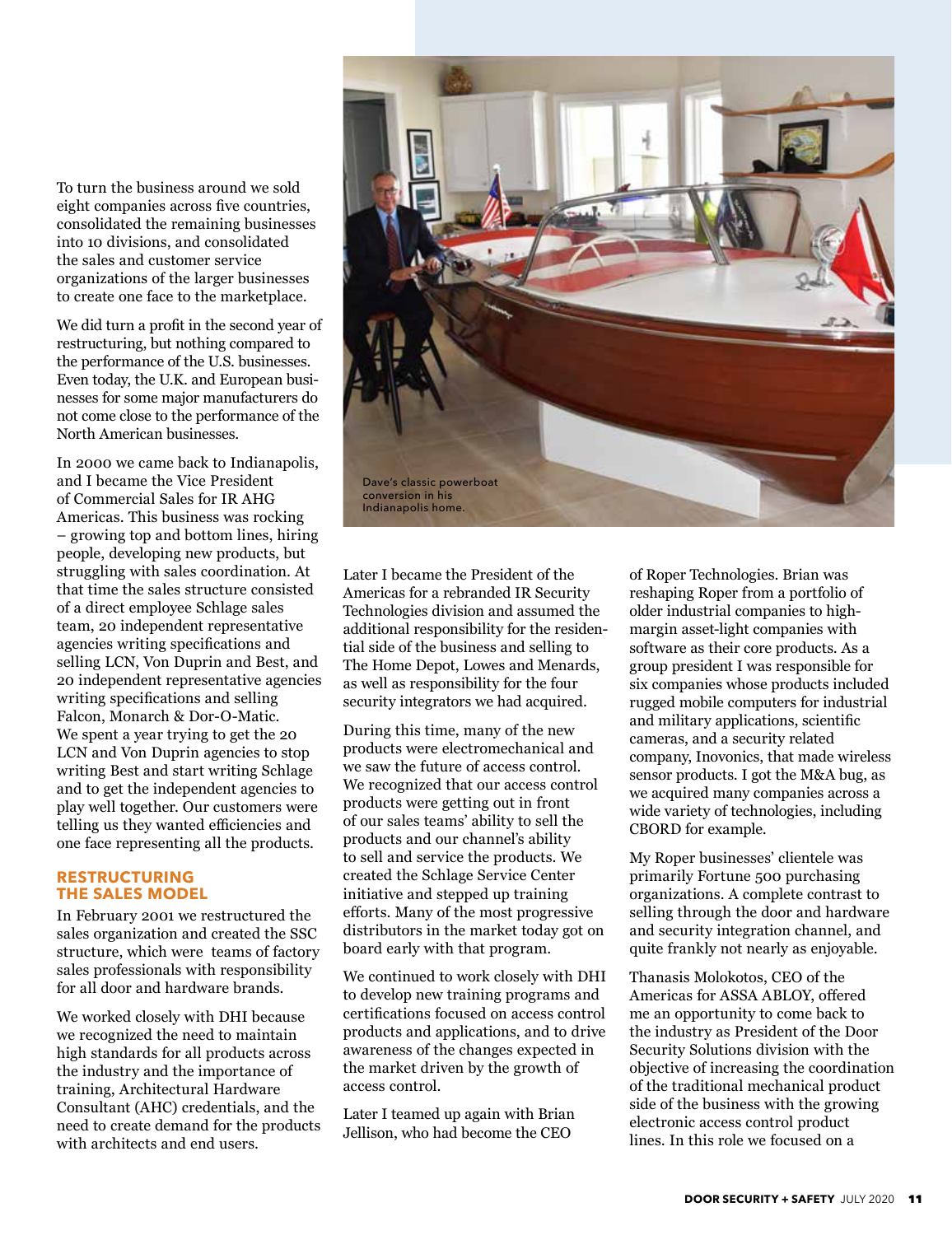

couple key initiatives – integrating the electronic access control products with the leading access control software companies and developing relationships with the security integration channel.

During this time, we developed an extensive set of training programs under ASSA University and worked with DHI to expand their focus on the access control side of program development.

In developing relationships with the security integration channel, I became interested in the consolidation occurring under companies such as ADT, Convergint and Securadyne and recognized that many of the dynamics driving consolidation in that channel are present in the door and hardware distribution channel.

Those dynamics are demographics, which are primarly business owners reaching retirement age. The

attractiveness of our industry, based on profitability and stability, has attracted private equity investors looking for opportunities in the physical security. And while manufacturers have been consolidating for the past 20 years, I believe the restructuring of the door hardware channel is probably in year 3 of a 10+-year process.

Six years ago, I launched 3SE LLC as a licensed brokerage business focused only on business sellers in the physical security industry. Fortunately, I have been able to work with sellers and buyers of physical security distribution and service businesses and have created some new friendships and successful business transitions for the owners. And a few years ago, I teamed up with Davis Mergers & Acquisitions to expand our reach into M&A with the security integrators.

On the personal side, my wife Michelle has been a trooper through our industry and life adventures,

and my kids Paige and Clay have really grown up in the industry. Paige now works in the medical software business and with husband Gavin have a three-year-old daughter, Tia.

Our son Clay works for dormakaba as an end user sales professional based in Atlanta. He seems to be pulled in like the rest of us. Michelle and I divide our time between Sarasota, Florida, and home base in Indianapolis. And now with Tia in the picture, we spend much more time in Indy.

#### **DHI'S MISSION AND CHALLENGES**

Throughout my career in this industry, I have been an advocate and supporter of DHI. I have experienced the challenge of operating in a market without clear product leadership, lax building codes and product performance standards. And I believe that DHI's mission is to advance education, standards and credibility for our industry.

DHI has been restructuring and will continue to evolve to meet the needs of its members. We are learning how to leverage SmithBucklin's vast resources and expand our services and impact on membership and the industry. We will also learn to how to operate without Jerry Heppes' leadership.

During my presidency, I want us to focus on four objectives:

**1. Training/Certification:** DHI will continue to invest in developing its education and certification programs. The strategic direction incorporates adding educational resources and expanding the offerings at the DHI Technical Schools. DHI is in the final stage of the certification development and in 2020 will set in place plans to promote the certifications to important stakeholders on behalf of our members. In our new pandemic-created world, we will need to be creative in delivering training programs and become less dependent on classroom training as our main delivery methodology.